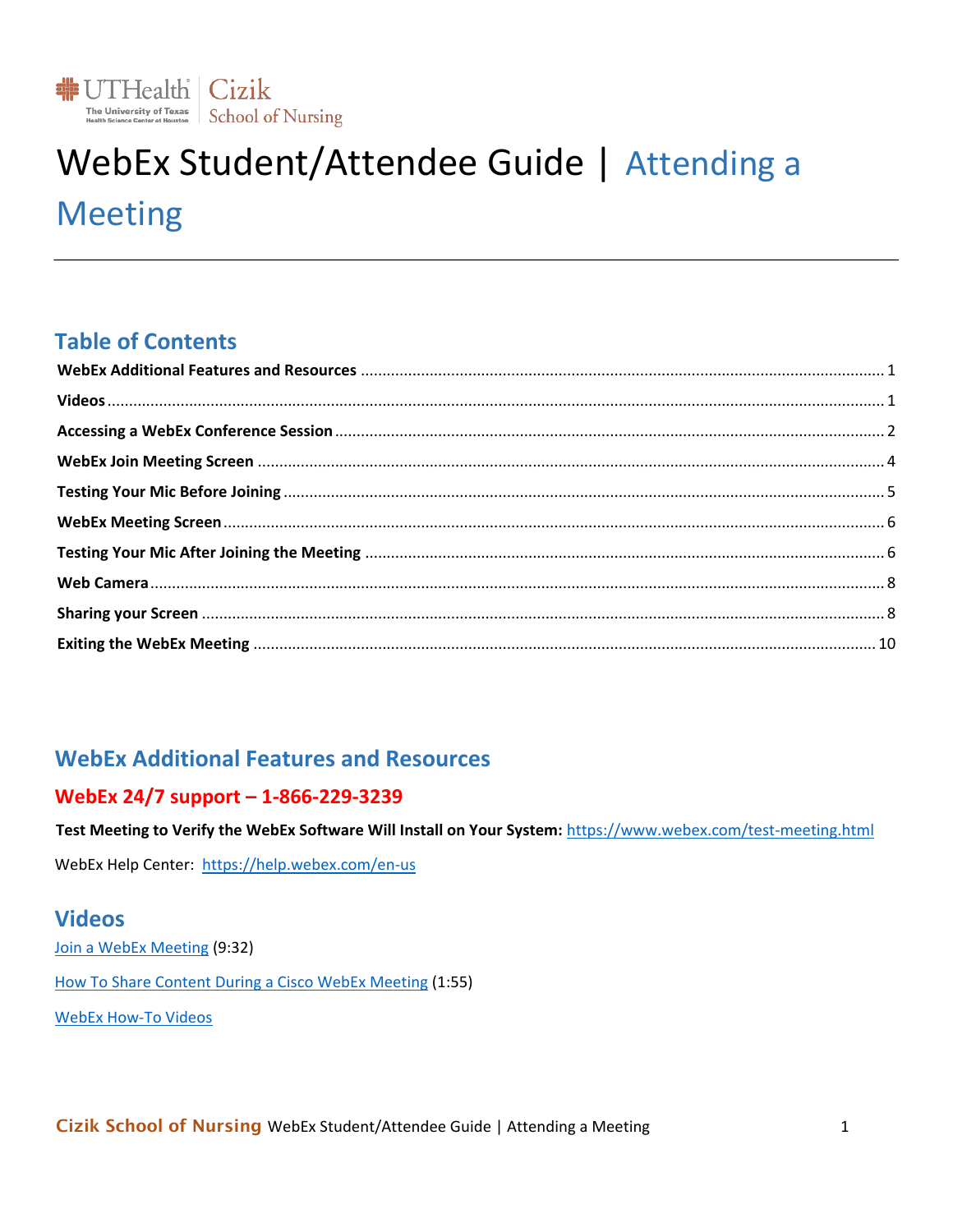### <span id="page-1-0"></span>**e Session**

Join the conference session from your computer, tablet, or smartphone using the link provided by the instructor/organizer or posted in Canvas. The access information will look similar to the image below. You can also call in from your phone using the number and code provided. \*It is not recommended that you use WebEx with a VPN connection, as this could affect performance.

| -- Do not delete or change any of the following text. --<br><b>Join Webex Meeting</b><br>Meeting number (access code): 801 711 846<br>Join from a video system or application<br>Dial 801711846@uthealth.webex.com |
|--------------------------------------------------------------------------------------------------------------------------------------------------------------------------------------------------------------------|
|                                                                                                                                                                                                                    |
|                                                                                                                                                                                                                    |
|                                                                                                                                                                                                                    |
|                                                                                                                                                                                                                    |
|                                                                                                                                                                                                                    |
| You can also dial 173.243.2.68 and enter your meeting number.                                                                                                                                                      |
| Join by phone                                                                                                                                                                                                      |
| +1-240-454-0887 United States Toll (San Jose)                                                                                                                                                                      |
| 1-844-621-3956 United States Toll Free                                                                                                                                                                             |
| Global call-in numbers   Toll-free calling restrictions                                                                                                                                                            |

After you click the access link, you will see the screen below. Click on the "webex.exe" tab on the bottom left to install the WebEx app and start the meeting.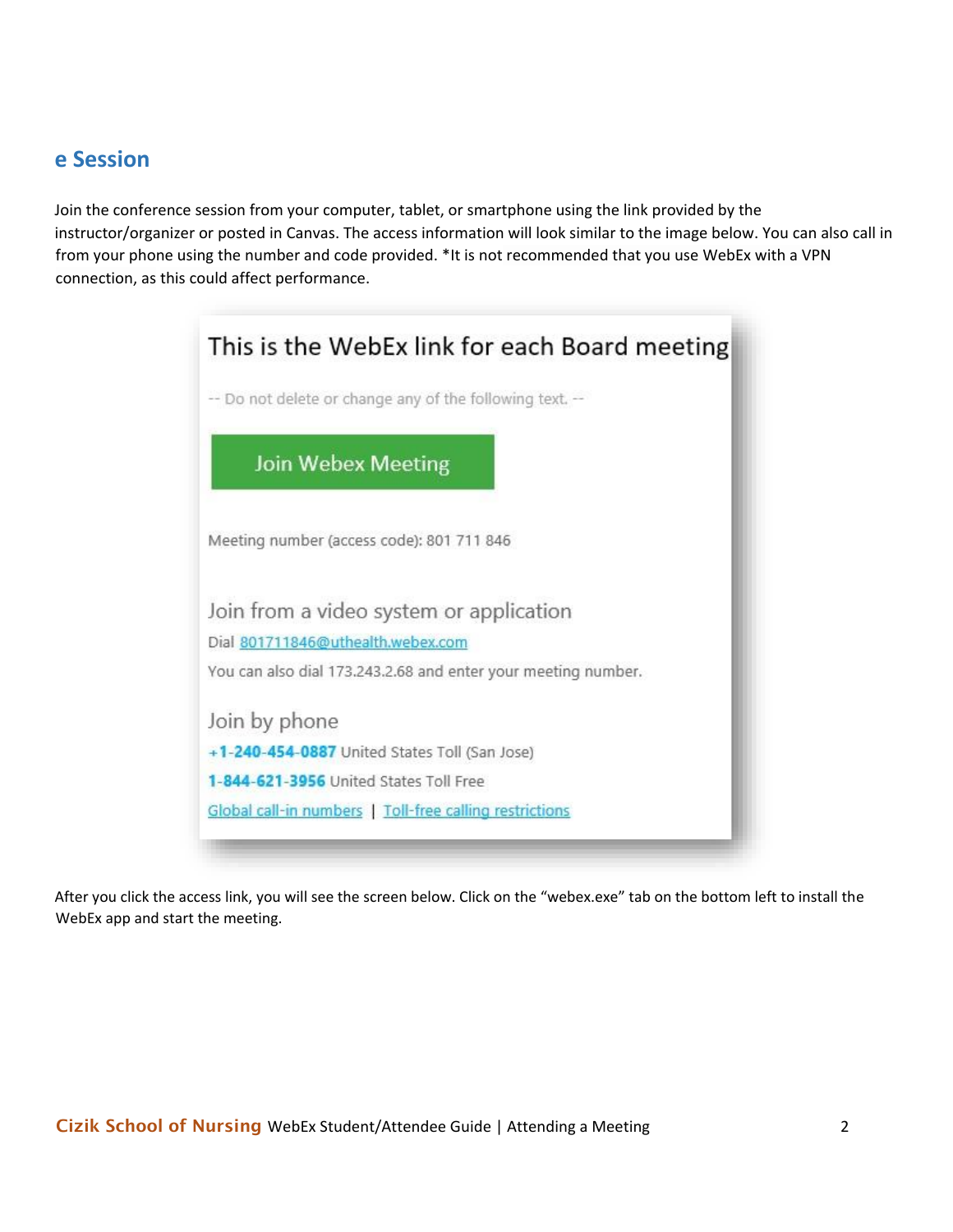Enter your name and email address then click "Next" to connect to the conference session.

| $\heartsuit$                                                                                           |
|--------------------------------------------------------------------------------------------------------|
| Install the Cisco Webex Meetings app and start collaborating.                                          |
| Having trouble downloading the app? Join from your browser.<br>දුරු<br>Click here to install webex.exe |
| Show all<br>$\wedge$<br>webex.exe                                                                      |

| O Cisco Webex Meetings           | $^{\circ}$<br>$\times$ |
|----------------------------------|------------------------|
| Joy Glanville's Personal Room    |                        |
|                                  |                        |
| <b>Ater your information</b>     |                        |
| <b>Best Student</b>              |                        |
| Best.Student@uth.tmc.edu         |                        |
| <b>Next</b>                      |                        |
| Already have an account? Sign in |                        |
| aluth.<br><b>cisco</b> Webex     |                        |

Cizik School of Nursing WebEx Student/Attendee Guide | Attending a Meeting 3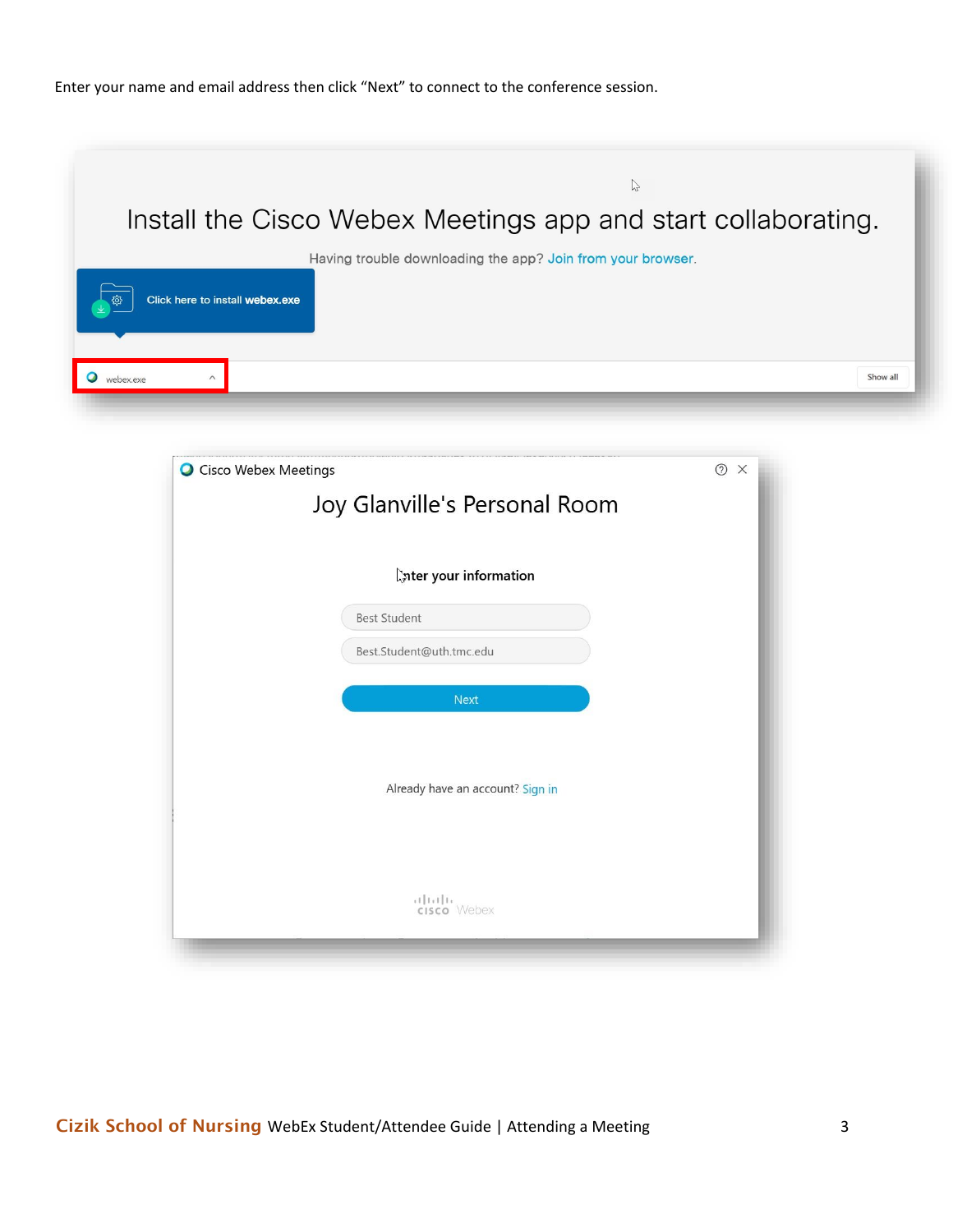## <span id="page-3-0"></span>**WebEx Join Meeting Screen**

The screen below will load. If it is not time for your web conference to start you will not see the screen below, but instead a message that states, "Meeting has not yet started." When you click "OK", a webpage will load that shows the date and time when the meeting will be available. When there are only a few minutes before the meeting, you will see a countdown timer and when it is time the "Join Meeting" button will turn green and become active. You can click on this button to go to the "Join Meeting" window below.

With WebEx, there are two options for audio: (1) connecting via phone (every web conference created in WebEx has a phone number associated with it) or (2) using your computer mic and speakers (recommended). You can select to (1) "Use Computer for Audio," (2) "Call Me" to have the system call your phone, (3) "Call In" to call into your conference using a phone, or (4) "Don't Connect to Audio." Your camera will be activated automatically on the meeting connection screen (see below). You can change the mic, camera, and speaker settings by clicking on "Test speaker and microphone" on the bottom right.

<span id="page-3-1"></span>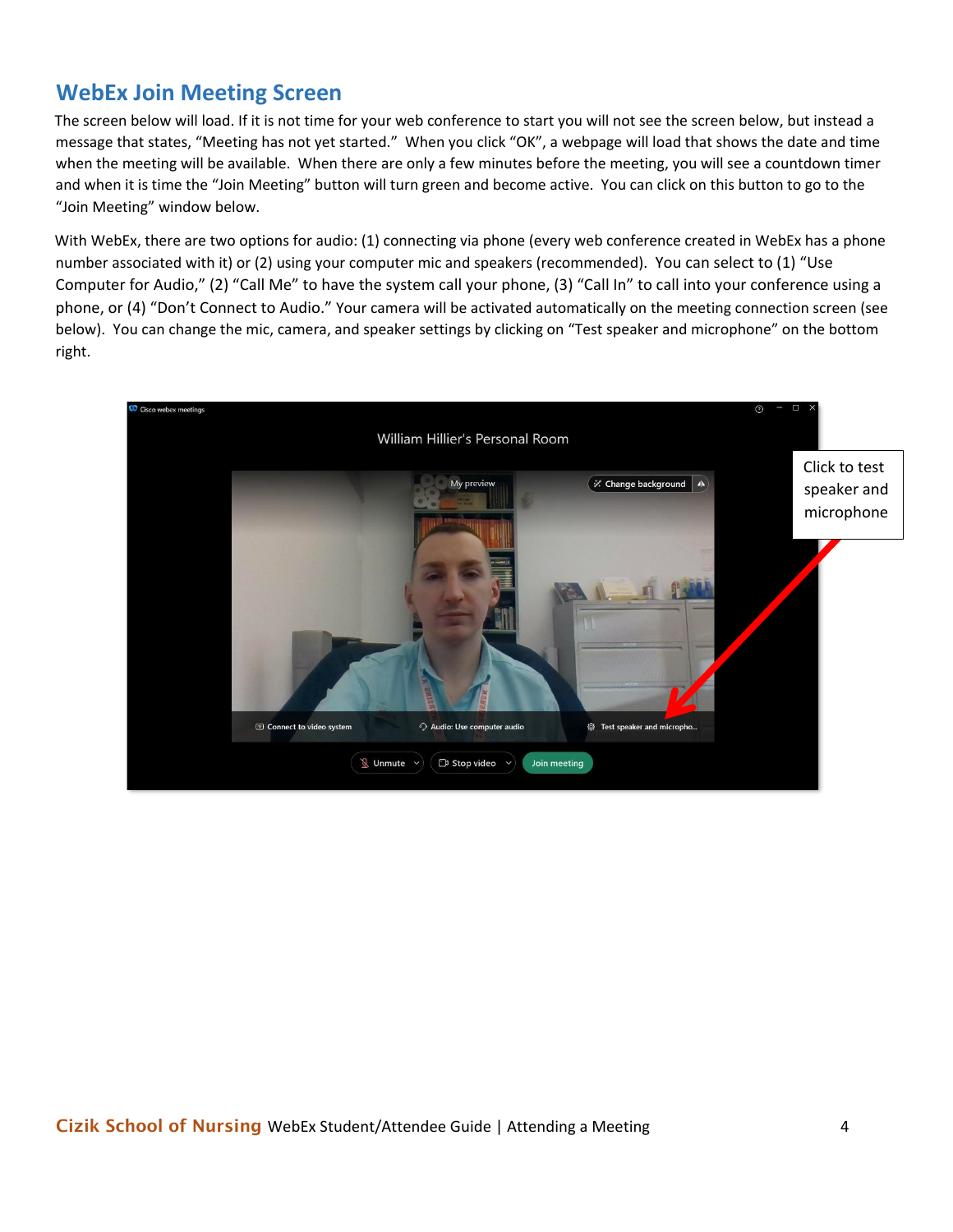# **Testing Your Mic before Joining**

You should always test your microphone and speakers before clicking on "Join Meeting" by clicking on "Test speaker and microphone" on the bottom right.

Once you click on settings, you will see the mic is picking up by watching the mic level bar and you can test your speakers by selecting test.

<span id="page-4-0"></span>

|                                                            | <b>Audio settings</b><br>×                                 | Click to test                                |
|------------------------------------------------------------|------------------------------------------------------------|----------------------------------------------|
|                                                            | Speaker                                                    | speaker (music<br>will play)                 |
|                                                            | Use System Setting (Realtek Audio)<br>Test<br>$\checkmark$ |                                              |
|                                                            | Output level<br>Volume                                     |                                              |
|                                                            | Microphone                                                 | Click to test                                |
| The Input level<br>meter should move<br>up and down as you | Use System Setting (Realtek Audio)<br>Test<br>Z            | microphone<br>(speak after<br>clicking test) |
| speak into your mic                                        | Input level                                                |                                              |
|                                                            | Volume                                                     |                                              |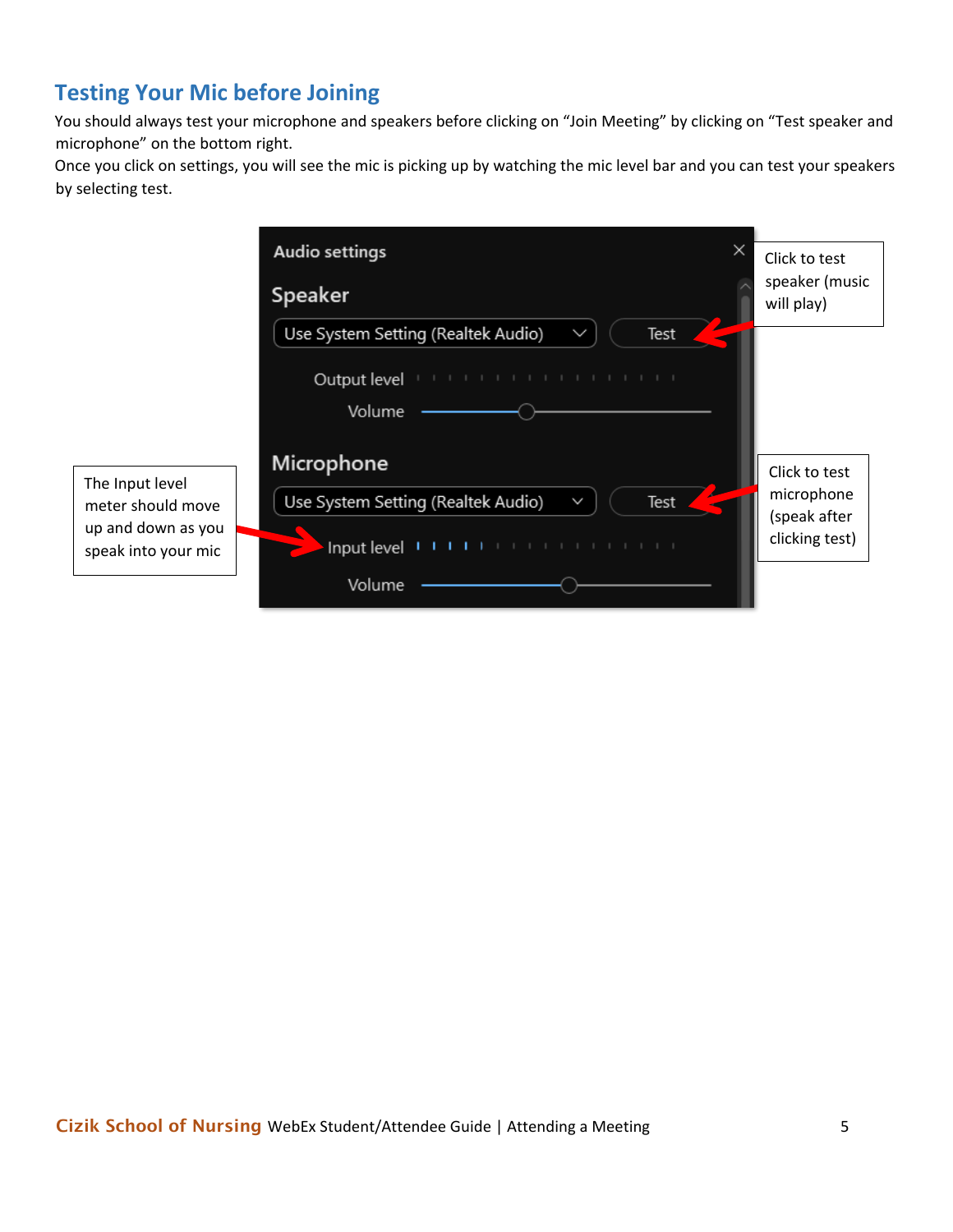## **WebEx Meeting Screen**

Once you join the WebEx meeting, you will see the screen below. Unless the host has to disabled the mic on login, your mic will be active. When your mic is muted, it will be red. The host may mute your mic if there is a problem with background noise or if there is an echo, so be sure to verify it is unmuted before talking. You can press the mic icon to activate your mic and speak.

<span id="page-5-0"></span>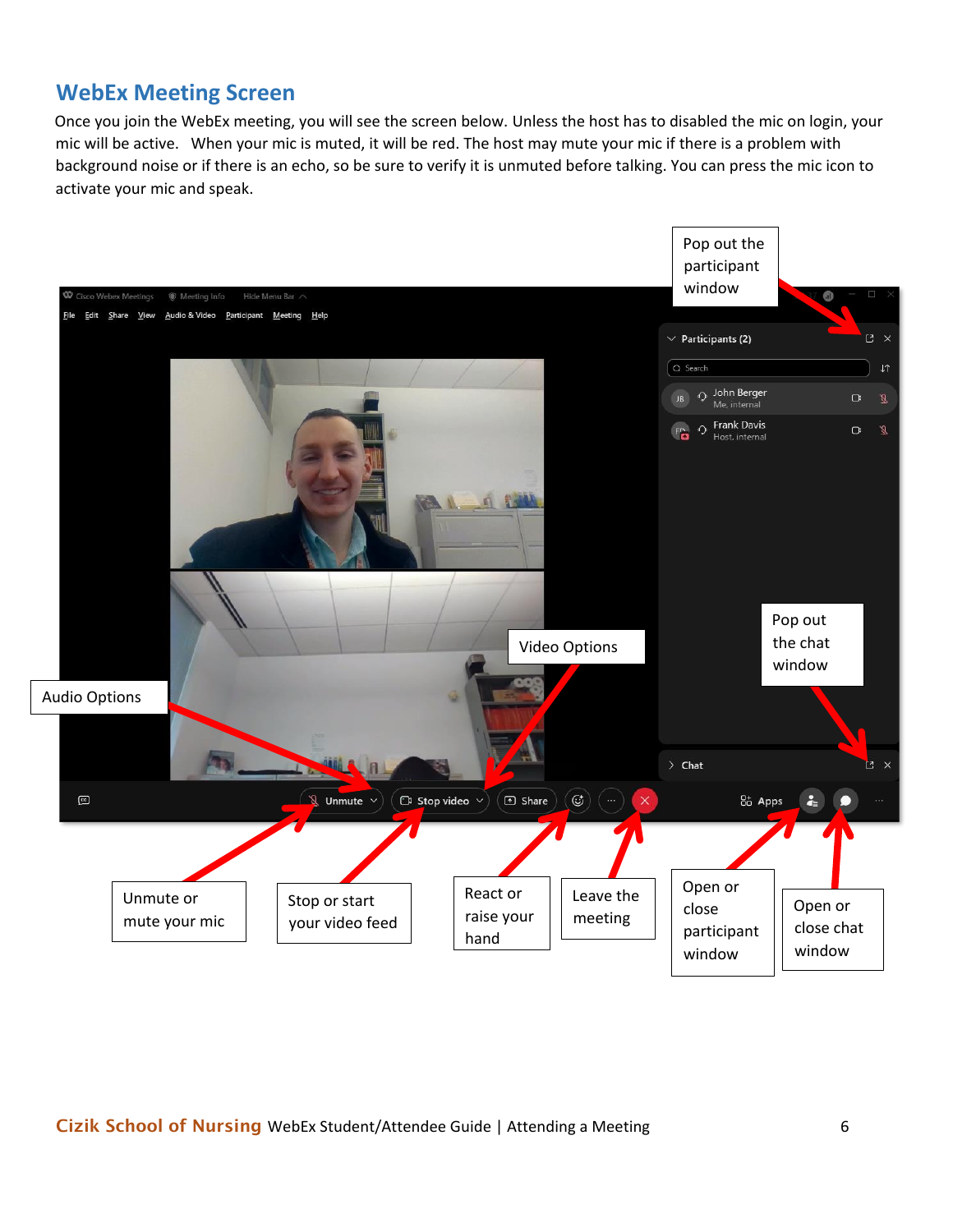## **Testing Your Mic after Joining the Meeting**

After you get into the meeting, you can check your microphone by clicking Audio Options (down arrow next to the mute button) and selecting Audio Settings. Here you can test your mic and speaker settings by clicking "Test". For the mic, speak while the "Test" button changes to "Recording". When it plays back, you should hear what you recorded. For the speaker, click "Test" and a short music loop play through your speakers.

| √» Speaker                                                                                                                                                                                                                           |
|--------------------------------------------------------------------------------------------------------------------------------------------------------------------------------------------------------------------------------------|
| $\vee$ Use system setting (Realtek Audio)                                                                                                                                                                                            |
|                                                                                                                                                                                                                                      |
| Speakers / Headphones (Realtek Au                                                                                                                                                                                                    |
| Q Microphone                                                                                                                                                                                                                         |
| $\vee$ Use system setting (Realtek Audio)                                                                                                                                                                                            |
| Microphone Array (Realtek Audio)                                                                                                                                                                                                     |
| Q <sup>"</sup> Webex smart audio                                                                                                                                                                                                     |
| <sup>+</sup> Noise removal                                                                                                                                                                                                           |
| ® Audio settings                                                                                                                                                                                                                     |
| You're using computer for audio                                                                                                                                                                                                      |
| 2 Switch audio                                                                                                                                                                                                                       |
|                                                                                                                                                                                                                                      |
|                                                                                                                                                                                                                                      |
|                                                                                                                                                                                                                                      |
| Speaker                                                                                                                                                                                                                              |
| Use System Setting (Realtek Audio)<br><b>Test</b>                                                                                                                                                                                    |
|                                                                                                                                                                                                                                      |
| Output level <b>International Property Control</b>                                                                                                                                                                                   |
| Volume                                                                                                                                                                                                                               |
| Microphone                                                                                                                                                                                                                           |
| Use System Setting (Realtek Audio)<br><b>Test</b>                                                                                                                                                                                    |
| Input level <b>International Contract Contract Contract Contract Contract Contract Contract Contract Contract Contract Contract Contract Contract Contract Contract Contract Contract Contract Contract Contract Contract Contra</b> |
| Volume                                                                                                                                                                                                                               |
|                                                                                                                                                                                                                                      |
| Automatically adjust volume                                                                                                                                                                                                          |
| Unmute temporarily by holding Spacebar<br>Sync mute button status on microphone device                                                                                                                                               |
|                                                                                                                                                                                                                                      |
| Webex smart audio                                                                                                                                                                                                                    |
| <b>O</b> Noise removal                                                                                                                                                                                                               |
| Removes all background noise.                                                                                                                                                                                                        |
| $\bigcirc$ Optimize for my voice                                                                                                                                                                                                     |
| Removes all background noise and background speech.                                                                                                                                                                                  |
| $\bigcirc$ Music mode                                                                                                                                                                                                                |
| Others hear the original sound when you play an instrument<br>or sing.                                                                                                                                                               |

Cizik School of Nursing WebEx Student/Attendee Guide | Attending a Meeting 7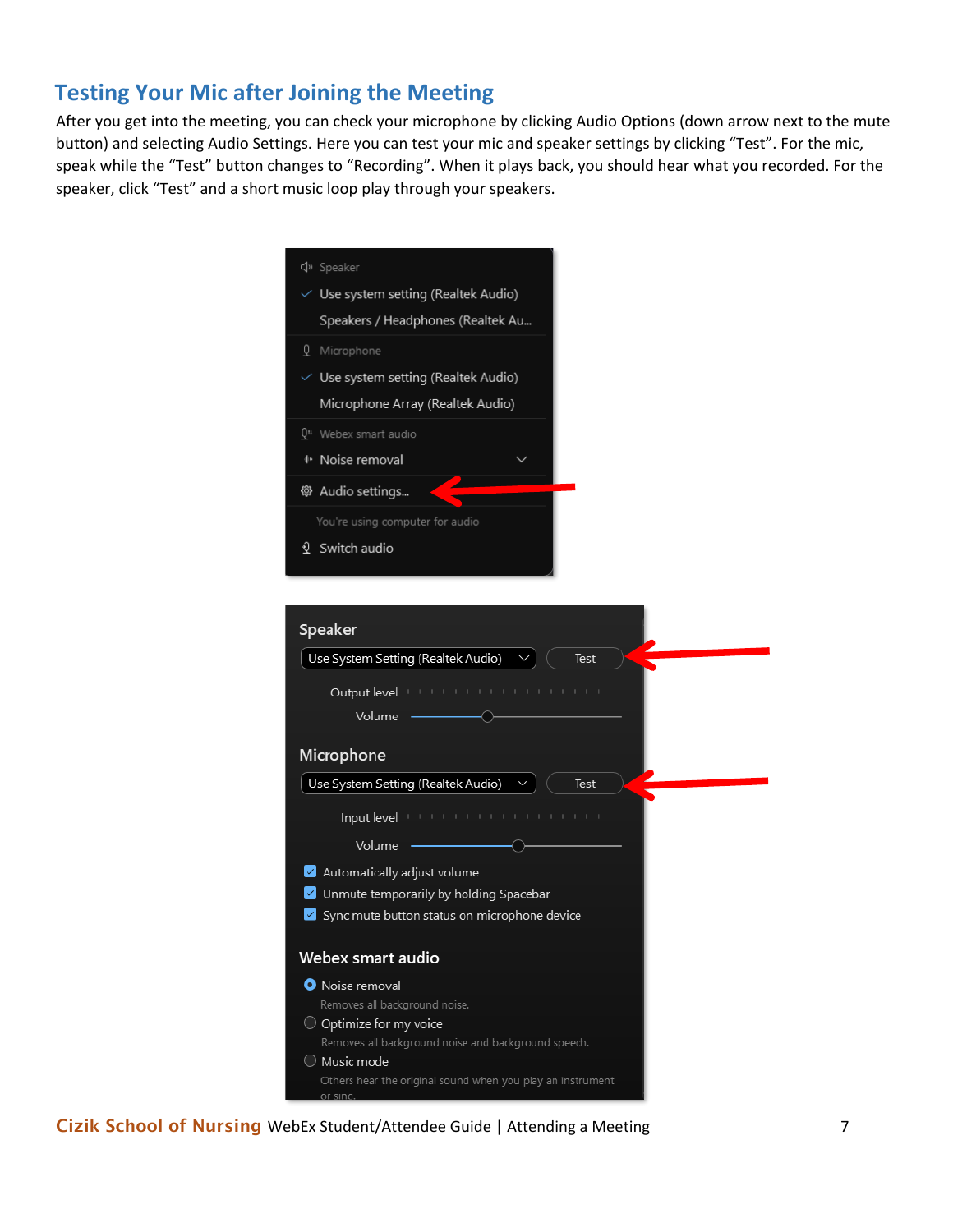### <span id="page-7-0"></span>**Web Camera**

When your webcam is inactive you will see a "Start video" button. When your camera is active the same button will say "Stop video".



# <span id="page-7-1"></span>**Sharing your Screen**

If the Instructor/Host allows it, you can share your screen. Click on the "Share"



When you click on the screen or program you wish to share, the WebEx screen will disappear, and your desktop will be showing with the WebEx meeting controls panel at the top of your screen.

During the screen sharing, the Meeting Controls panel can be partially hidden at the top of your screen. To open the full meeting controls panel, hover over the orange section of the panel.



The WebEx Meeting Controls panel will always be on top of your screen when sharing your screen even if you display PowerPoint full screen. You can open the WebEx Meeting Controls panel and click Participants, and other tools to access these options and move the windows around if needed. (see chat window below)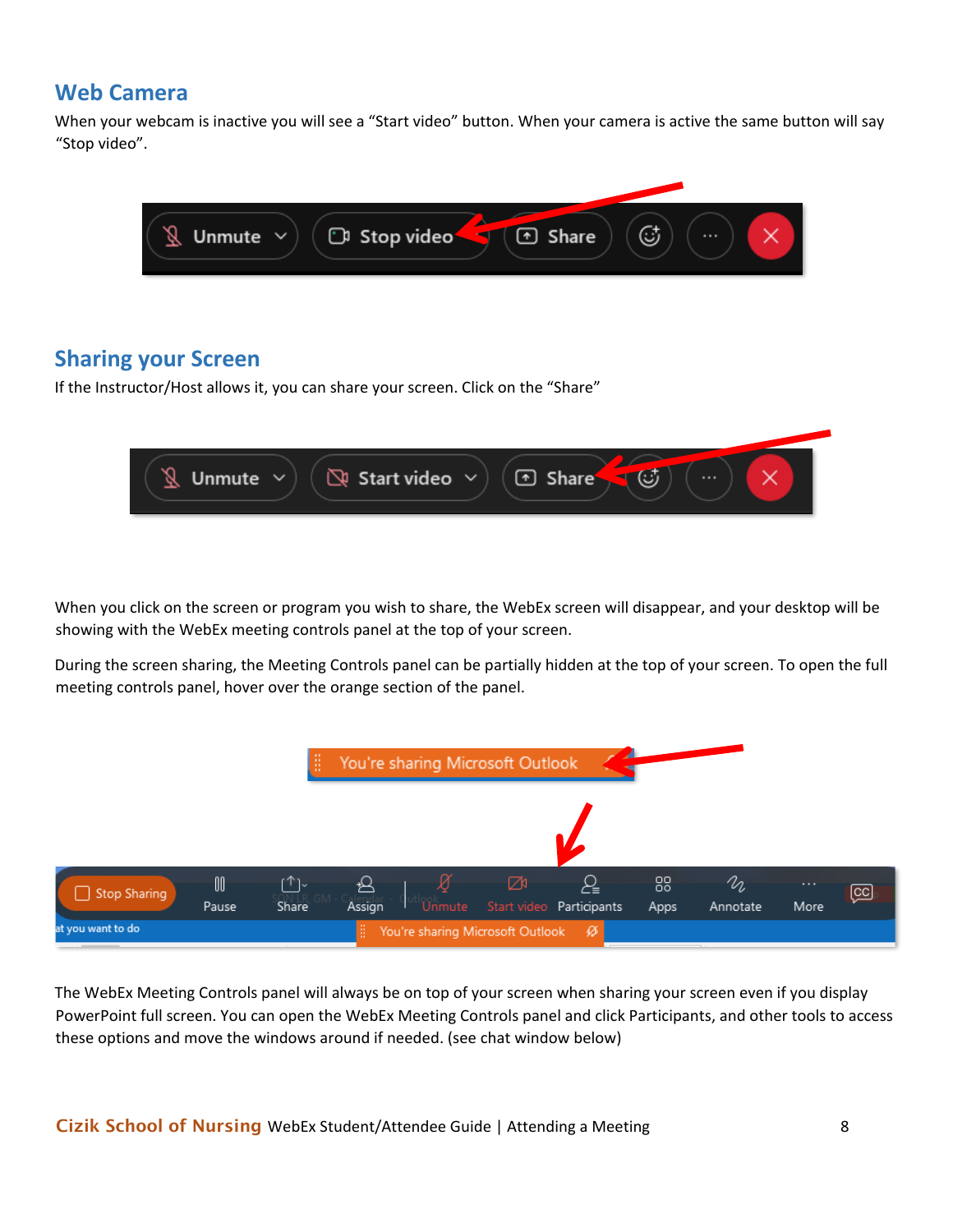

## Giving Presenter Role Back to the Host/Instructor

Once you have the presenter role, you can give it back to the instructor/host by clicking on the instructor's icon or initials in the circle on the left of their name and clicking. A box will pop up asking if you want to give them rights. If you select yes, they now have the ability to share their screen.



When you click on the instructor to give them present rights the box below will open.



Cizik School of Nursing WebEx Student/Attendee Guide | Attending a Meeting 9